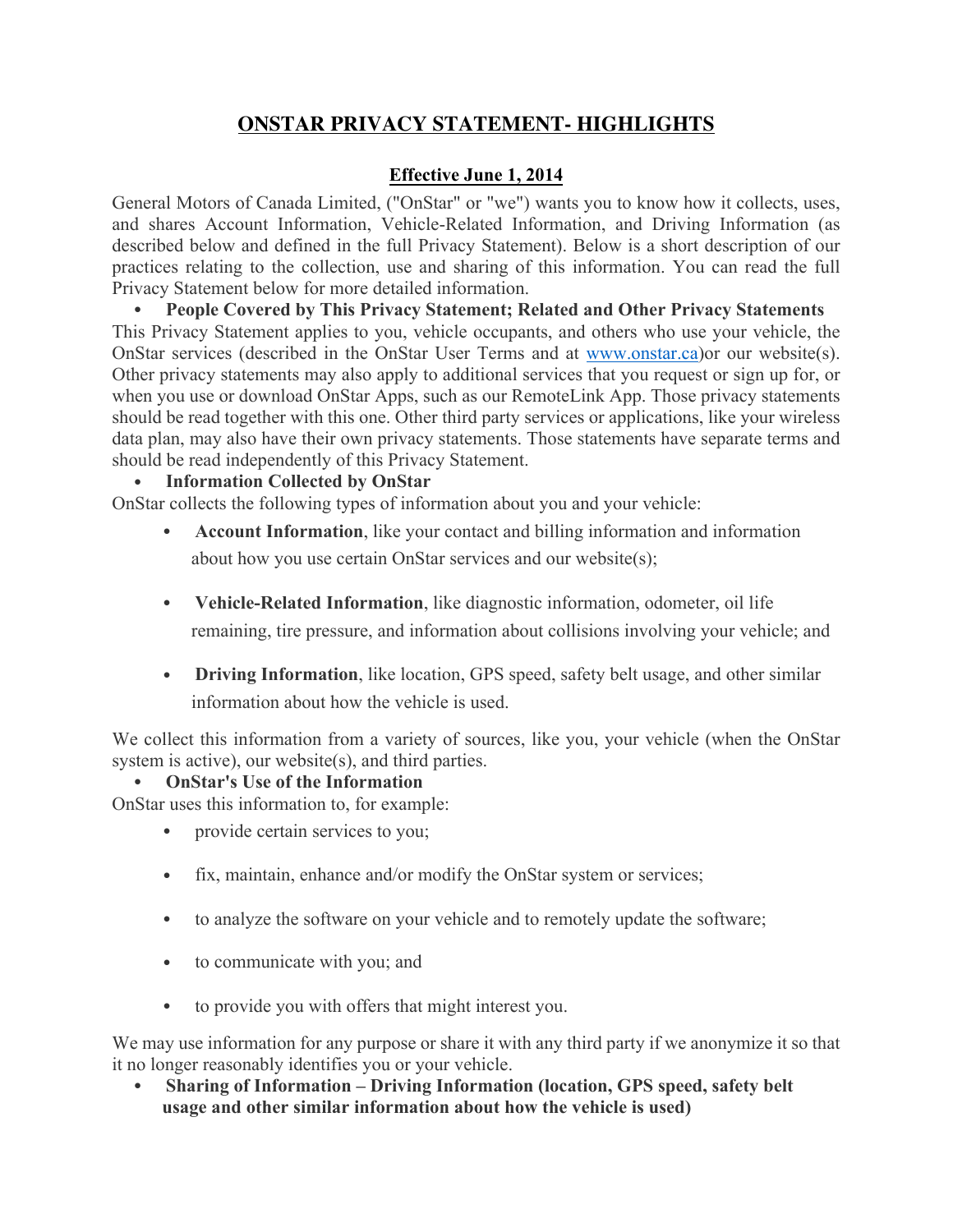We limit who we share your Driving Information with and the purposes for which it can be used. For example, Driving Information may be shared with:

- emergency service providers and law enforcement when you need emergency services or if your vehicle is stolen;
- GM for product safety or security purposes or to help maintain the proper operation of your vehicle;
- our service providers to help us provide or evaluate certain services; and
- any third party to comply with legal requests or to protect the rights and safety of you or others.

• **Sharing of Information – Account Information and Vehicle-Related Information** We may share your Account Information and Vehicle-Related Information with

- third parties as part of our delivery of the Services; for joint marketing initiatives; and in order to comply with legal requests or to protect the rights and safety of you or others:
- GM to enable it to evaluate or research the safety, quality, usage, and functionality of its vehicles, to contact you, or for marketing purposes;
- your dealer for service, maintenance, or marketing purposes; and
- your fleet or rental company, if the vehicle you drive is part of a fleet or is a rental car.

### • **Security; Retention of Information**

Because the security of your information is important to OnStar, we use technical, administrative, and physical safeguards designed to protect your information. We may keep information for as long as we need it for purposes like:

- providing Services to you;
- enabling us or GM to contact you; and
- allowing us or GM to engage in research, evaluation of use, and troubleshooting.

We will anonymize or dispose of the information we collect when we no longer need it.

## **THE ONSTAR PRIVACY STATEMENT**

## **Effective June 1, 2014**

This Privacy Statement applies to Account Information, Vehicle-Related Information and Driving Information (defined below) that we obtain about you, your vehicle, or your use of the vehicle.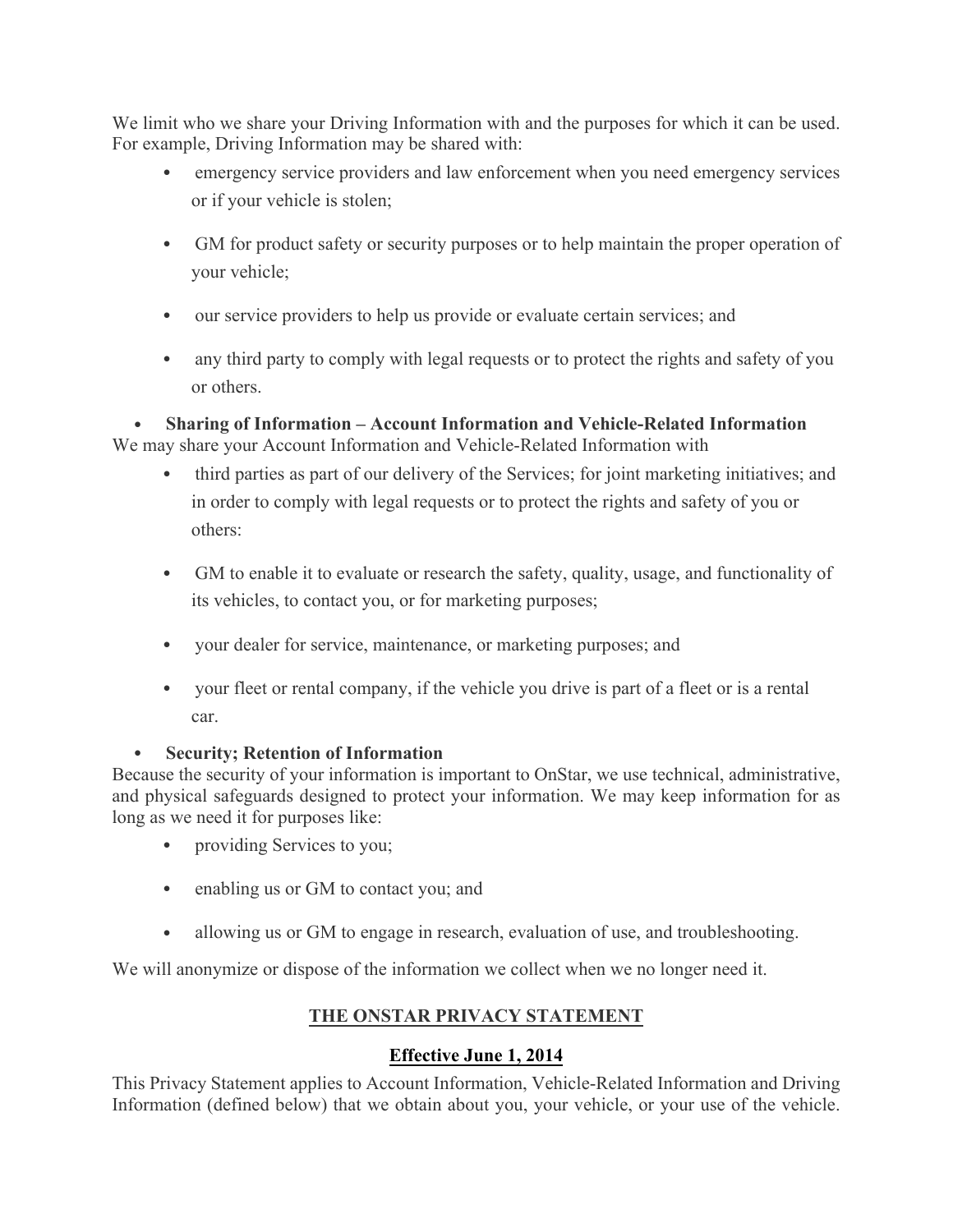We collect this information when the OnStar system in your vehicle is active, when you use the OnStar services described in the OnStar User Terms and at www.onstar.ca (the "Services"), when you use our website(s), when we obtain the information from other companies, or when we obtain the information from any other source that links to, presents, or refers to this Privacy Statement. We may anonymize the information we collect. That means that we alter the information so that it can't reasonably be identified with you or your vehicle. We may use anonymized information for any purpose or share it with any third party for any purpose.

## **People Covered by This Privacy Statement; Related and Other Privacy Statements**

This Privacy Statement applies to you and to others who use your vehicle, the Services, or our website(s). Other privacy statements may also apply to additional Services that you request or sign up for, or when you use or download OnStar Apps, such as our RemoteLink App. Those privacy statements should be read together with this one. Other third party services or applications, like your wireless data plan, may also have their own privacy statements. Those statements have separate terms and should be read independently of this Privacy Statement.

When we use words like "you," your," and "yours," we mean the owner, lessee, or user of an OnStar-equipped vehicle operating and designed for use in Canada. Please note that this Privacy Statement applies any person who uses an OnStar-equipped vehicle, our website(s) or the Services, regardless of whether the person owns, rents, leases, or borrows the vehicle. If you own or lease your vehicle and anyone else uses your vehicle or the Services, or if you sell or otherwise transfer possession of your vehicle to another person, please tell that person that there are OnStar Services active on your vehicle, and that they should read this Privacy Statement.

When we say "OnStar" or "we" or "us" or similar words, we mean General Motors of Canada Limited. We may share or disclose some information with General Motors Company ("GM"), the company that owns us, and its affiliates, including OnStar, LLC.

### **Related Privacy Statements**

Some Services, and OnStar applications and software ("OnStar Apps"), such as the OnStar RemoteLink App, that we may offer now or in the future are governed by separate privacy statements that should be read together with this Privacy Statement. These privacy statements are available at www.onstar.ca.

### **Other Privacy Statements**

Third parties, such as those companies that provide wireless voice, wireless data, and satellite radio services also have their own privacy statements. Those privacy statements are separate from this Privacy Statement and their terms are different. Please also refer to those privacy statements for information about how your information is collected, used, and shared. The AT&T privacy statement, which governs how AT&T treats information collected when providing wireless data services to you, is available at www.att.com/CANTermsandconditions.



### **Information Collected by OnStar**

We collect information from you, from your vehicle (when the OnStar system is active), from our website(s), and from other third parties. We collect the following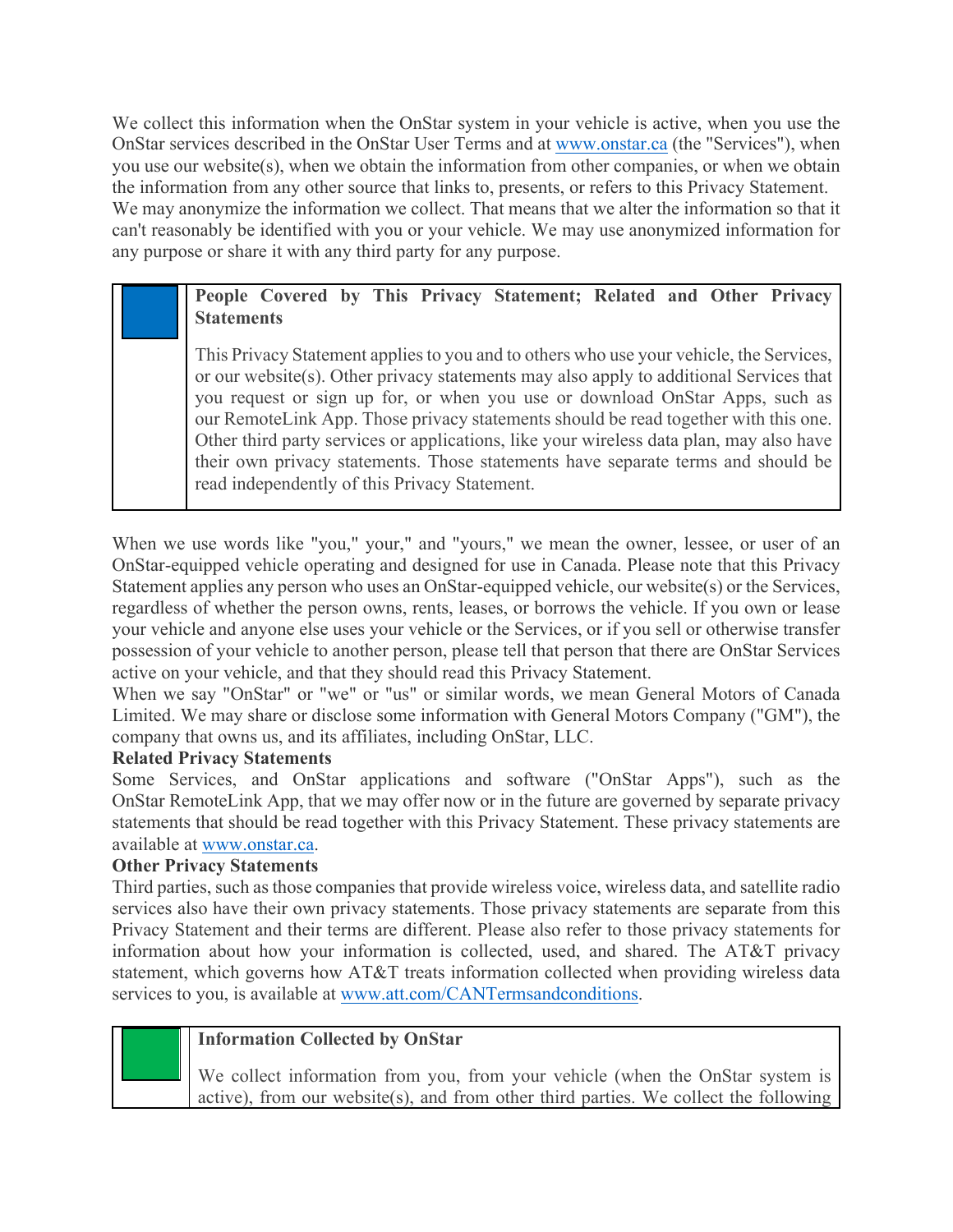| types of information about or relating to you or your vehicle: <b>Account Information</b> , |
|---------------------------------------------------------------------------------------------|
| like your contact and billing information as well as certain website usage                  |
| information; Vehicle-Related Information, like diagnostic information, odometer,            |
| oil life remaining and, tire pressure and, <b>Driving Information</b> , like location, GPS  |
| speed, safety belt usage and other similar information about how the vehicle is used.       |

#### **Information Collected by OnStar**

We collect the following kinds of information from you, from GM or its affiliates, from your dealer, through our website(s), from the active OnStar system in your vehicle, and from other companies as described further below.

#### • **"Account Information" includes:**

- o Information about you, like your name, address, telephone number, e-mail address, log-in information and PIN, license plate number, and emergency contact information;
- o Your billing information, like your credit card number;
- o Information about the acquisition of your vehicle, like the date of purchase or lease of your vehicle and your selling and preferred dealer;
- o Information about how you use your vehicle's features and systems (including the OnStar system), like whether you have paired a mobile device with your vehicle and your use of the Services, (but does not include Driving Information as described below);
- $\circ$  Information about the device(s) you use to access our website(s), how you use our website(s), and your online activities over time and across different websites(s) including your IP address, device type, browser version, the pages you view, the searches you make, and your operating system (this information typically does not identify you); and
- **"Vehicle-Related Information" includes:**
	- $\circ$  Information about your vehicle, like the vehicle's identification number ("VIN"), its make, model and year;
	- o Information about your vehicle's condition, like diagnostic data, odometer readings, oil life remaining, tire pressure, fuel economy;
	- o Information about when your vehicle is refueled or recharged;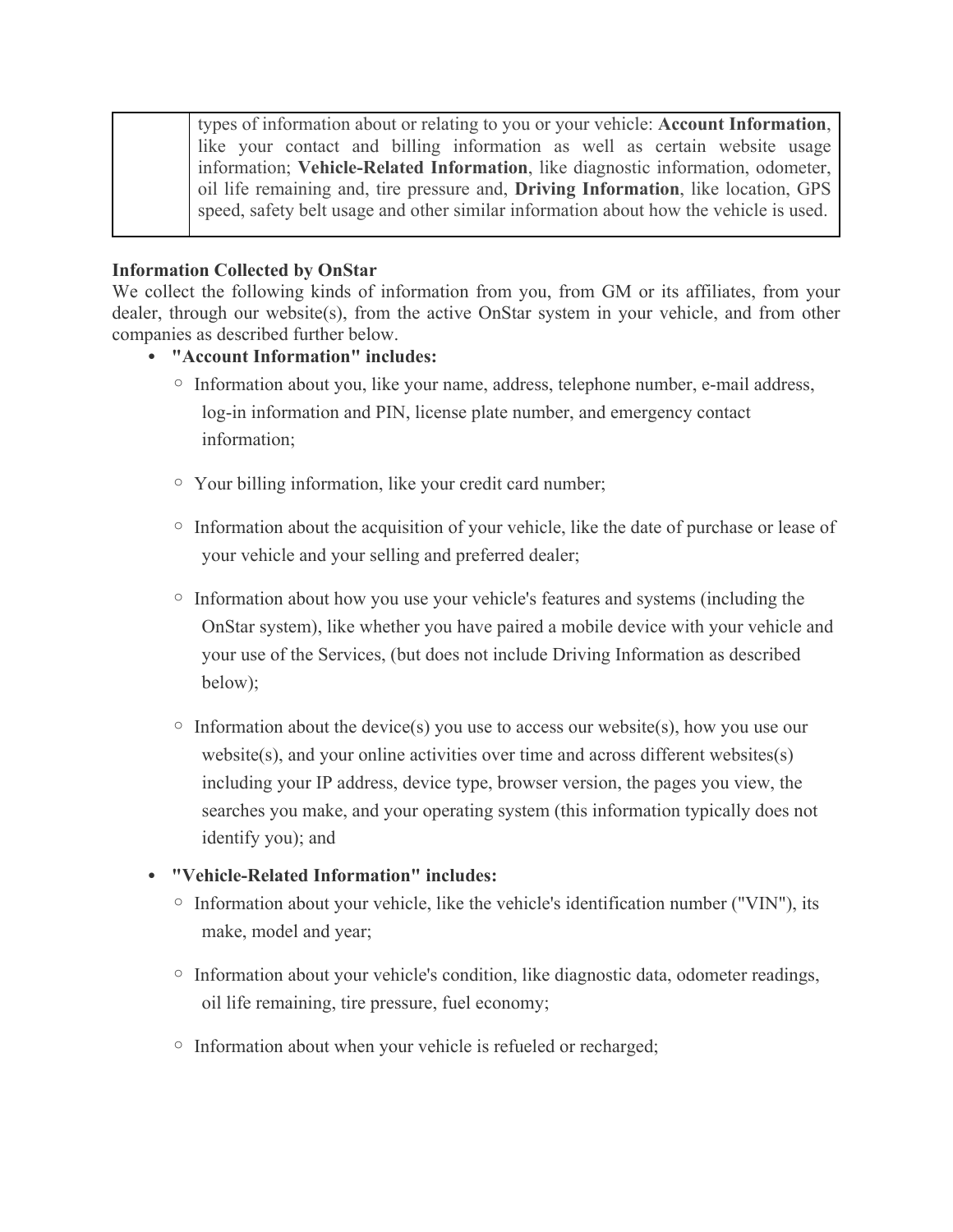- $\circ$  Information that might indicate that your vehicle has been broken into or stolen, like glass breakage or ignition switch activity, if your vehicle is equipped to detect those things:
- $\circ$  Information about apps that are pre-installed on the OnStar equipment, including the version of those apps;
- $\circ$  Information about the OnStar equipment, including the version of the OnStar software installed on that equipment;
- $\circ$  Information about when your vehicle's ignition is on or off; and
- $\circ$  Information about collisions involving your vehicle, like the direction from which impact happened and which air bags deployed.

### • **"Driving Information" includes:**

 $\circ$  Information like the location of your vehicle, the GPS speed of your vehicle, your safety belt usage, and other similar information about how the vehicle is used.

### **How OnStar Collects the Information**

We collect the information described above from you (such as when you use a website, or talk to an OnStar advisor), from your vehicle (usually by remote communication using the OnStar equipment in your vehicle), and from other sources, such as the manufacturer, your dealer and others.

### **OnStar's Use of the Information**

OnStar uses the Account Information, Vehicle-Related Information, and Driving Information to provide Services to you, to remotely deliver and install updates to the software on your vehicle, to fix, maintain, or improve the OnStar system or Services, to communicate with you, and to provide you with offers that may interest you.

### • **OnStar's Use of the Information**

OnStar may use your Account Information, Vehicle-Related Information, and Driving Information for the following purposes.

- o To provide Services to you, including checking, maintaining, and updating the OnStar system;
- $\circ$  To collect information about vehicle system status, identify if system or software updates are available and to remotely deliver and install the updates;
- <sup>o</sup> To communicate with you about your account or the Services;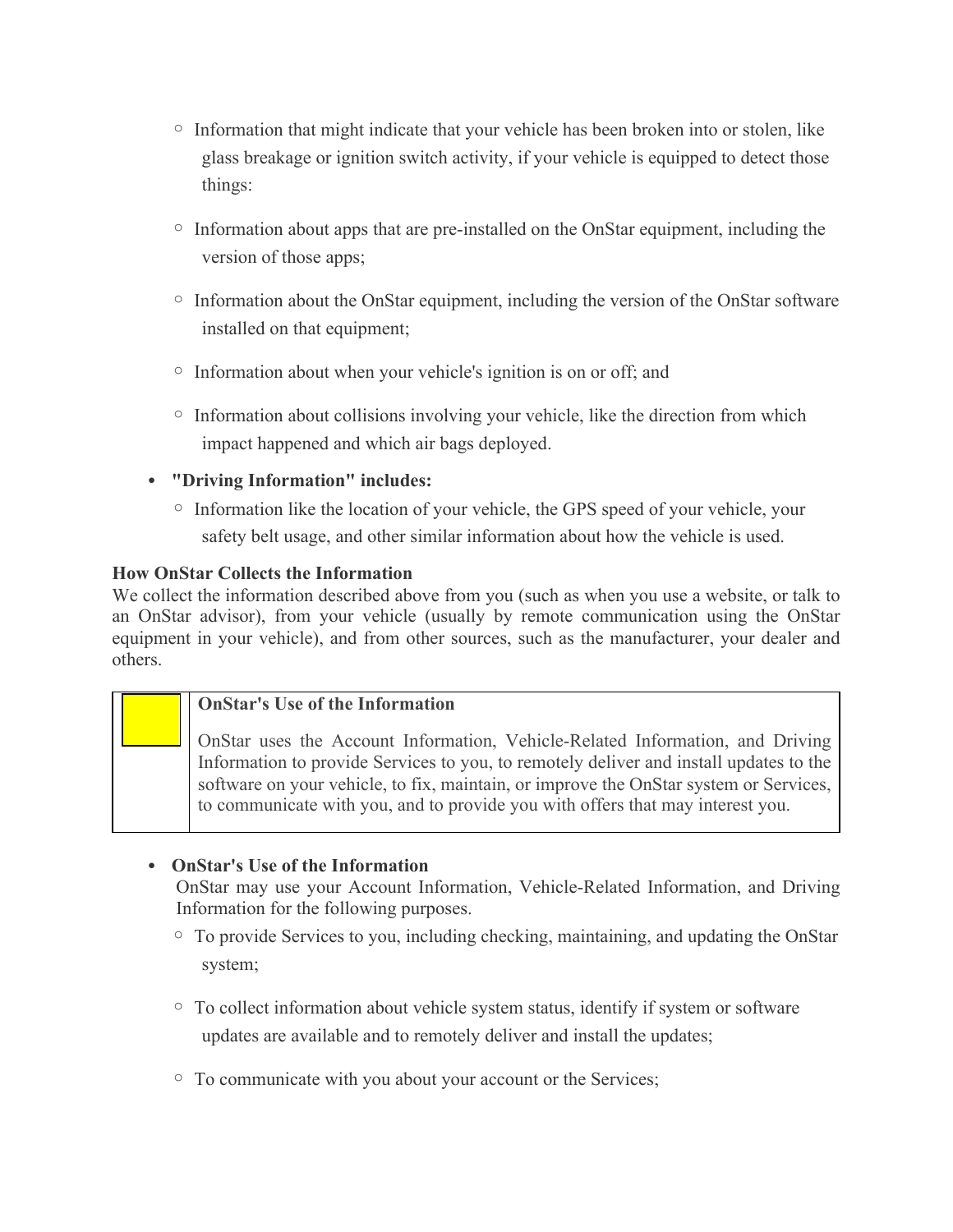- $\circ$  To provide you with offers for products or services that may interest you, including online offers based on your previous online activities and, with your prior additional consent, offers based on the location of your vehicle;
- o For troubleshooting, evaluation of use, and research;
- o To improve our products and Services;
- $\circ$  To protect the safety of you or others;
- o To prevent and detect fraud or misuse of the OnStar service; and
- o As required by law.

### **Sharing of Information – Driving Information (location, GPS speed, safety belt usage and other similar information about how the vehicle is used)**

We limit who we share your Driving Information with and the purposes for which it can be used. For example, Driving Information may be shared with: emergency service providers and law enforcement when you need emergency services or if your vehicle is stolen; with GM for product safety or security purposes, to protect the safety of you or others, or to help maintain the proper operation of your vehicle; with appropriate third parties to comply with legal requests or to protect the rights and safety of you and others; and with our service providers to help us provide or evaluate the Services.

### **Sharing of Information – Driving Information (location, GPS speed, safety belt usage and other similar information about how the vehicle is used)**

We may share your Driving Information with the third parties listed below, for the following purposes:

- Emergency Service Providers, like the police, roadside assistance providers, ambulance providers, or other similar emergency service providers, to give you the emergency services you need;
- Law Enforcement, to provide the OnStar Stolen Vehicle Assistance Services that have been requested by you, like Remote Ignition Block and Stolen Vehicle Slowdown, if your vehicle is equipped with these features;
- GM or its affiliates, for product safety or security purposes, to protect the safety of you or others, or to help maintain the proper operation of your vehicle. For example, we may share this information with GM or its affiliates in determining whether to perform a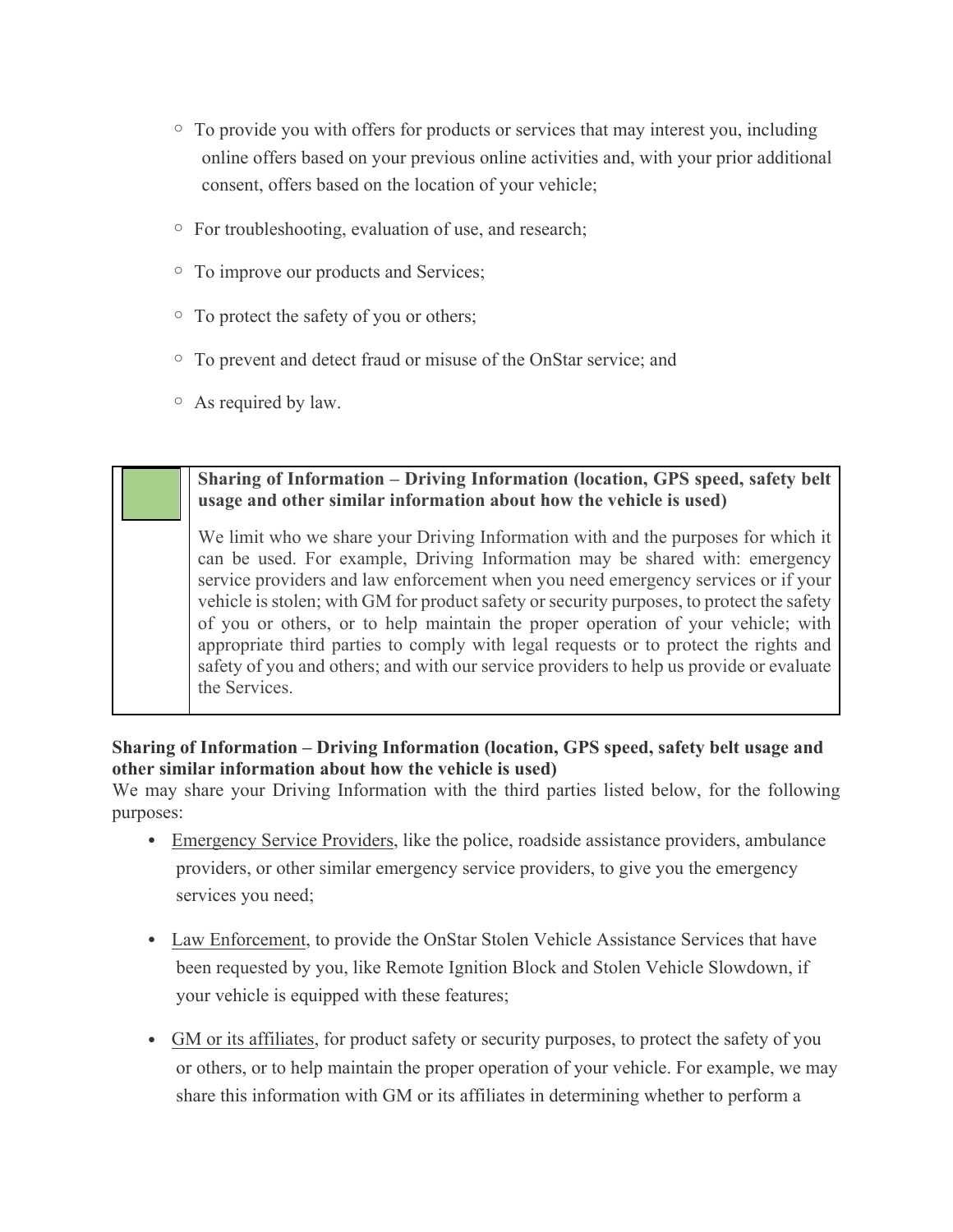remote software update or change to the software in your vehicle and to deliver and install the update;

- Other parties with your prior permission, to provide you with the services you have specifically requested or subscribed to, like your insurance provider if you choose to participate in a discount based program based on your Driving Information (e.g., a safe driver program);
- Our service providers, like companies that store or process information on our behalf, that help us provide the Services or operate our business;
- A company that buys or takes over our business, to enable it to provide the Services, or to operate the business; and
- Appropriate third parties, in order to comply with legal obligations, to protect the safety or rights of you or others, or in response to a subpoena, warrant, court order, or other legal request.

We will not otherwise share your Driving Information with unaffiliated third parties unless you provide your prior additional consent.

### **Sharing of Information – Account Information and Vehicle-Related Information**

We may share your Account Information and Vehicle-Related Information with third parties as part of our delivery of the Services; for joint marketing initiatives; and in order to comply with legal requests or to protect the rights and safety of you and others. We may also share this information with GM or its affiliates to enable it or them to evaluate or research the safety, quality, usage, and functionality of its vehicles, to contact you, or for marketing purposes. We may share information about how you use our website(s) with third parties. We may share information with your dealer for service, maintenance, or marketing purposes. We may also share information with your fleet or rental company.

### **Sharing of Information – Account Information and Vehicle-Related Information**

We may share your Account Information and Vehicle-Related Information with third parties for the purposes outlined below. Your Driving Information is not shared with these third parties unless otherwise stated above.

• Emergency service providers, law enforcement, roadside assistance providers, and other similar third parties, that help us deliver the Services;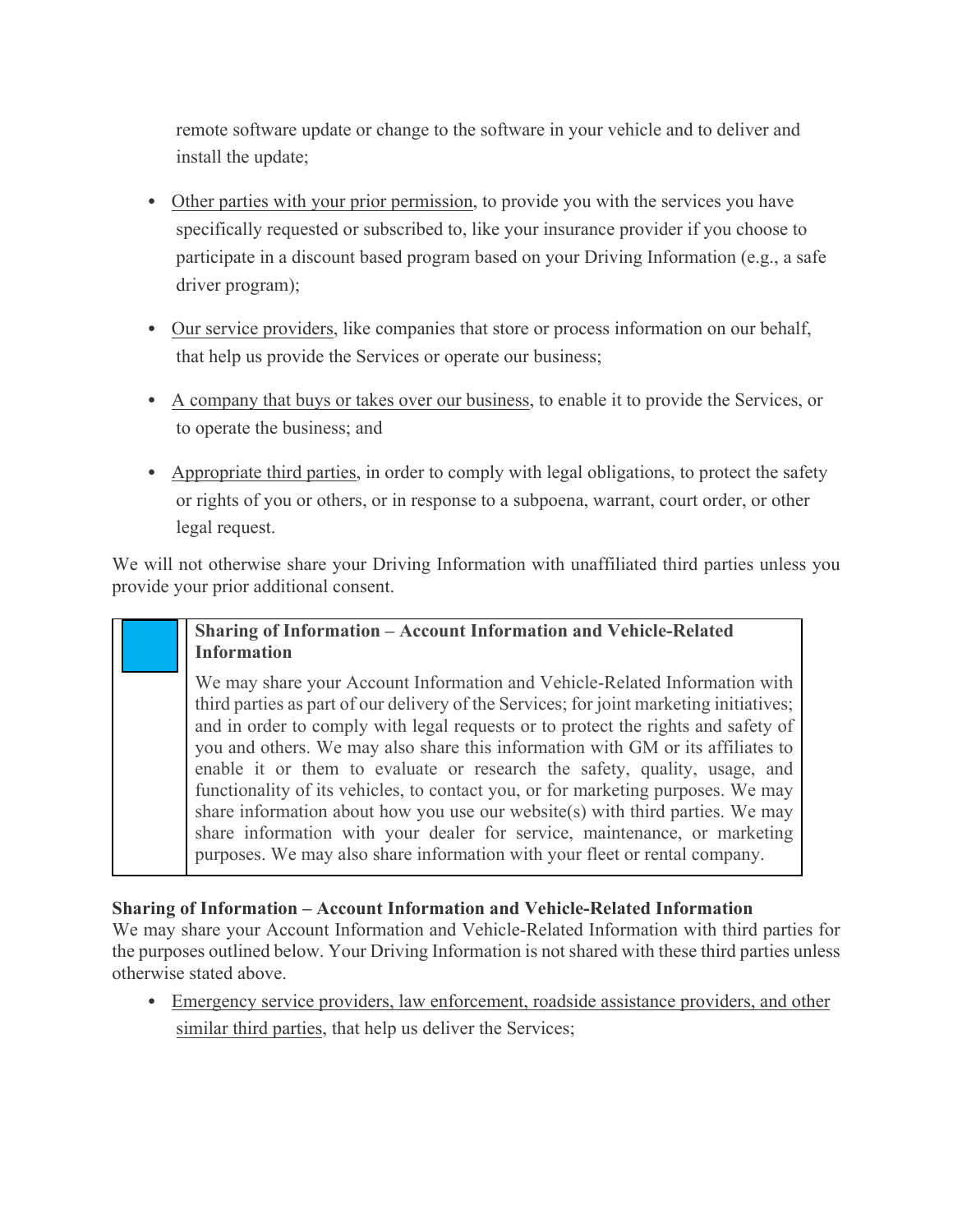- Our service providers, like companies that store or process information on our behalf, that help us deliver advertising to you, that help us provide or evaluate the Services, or that help us operate our business;
- Your dealer, to assist it in servicing your vehicle, for marketing purposes or to provide Dealer Maintenance notifications;
- Satellite radio providers and wireless telecommunications and data service providers, to contact you with information about your satellite, wireless telecommunications or data services, or for marketing purposes;
- Third parties with whom we contract to provide you with joint marketing offers. We will not share your Driving Information or your credit card information with unaffiliated third parties without your prior additional consent;
- Third party advertising companies that may automatically collect or receive information about your online activities over time and across different websites (see the Cookies and Other Tracking Technologies section for more information);
- Your fleet company if the vehicle is a part of a fleet;
- Your rental company if the vehicle is a rental car;
- GM or its affiliates to enable it to evaluate or research the safety, quality, usage and functionality of its vehicles, to contact you, or for its marketing purposes;
- A company that buys or takes over our business, to provide the Services, any other services you have requested, or to operate the business;
- Other parties you ask us to share the information with, like third parties who need the information to provide you with a program or service that you have requested; and
- Appropriate third parties, in order to comply with legal obligations, protect the safety or rights of you or others, or when we receive a subpoena, warrant, court order, or other legal request.

We will only share your credit card information with wireless service providers (e.g.  $AT&T$ ), credit card processors, or systems providers necessary to process, store or manage credit card information, with a company that buys or takes over our business or with appropriate third parties to comply with legal obligations.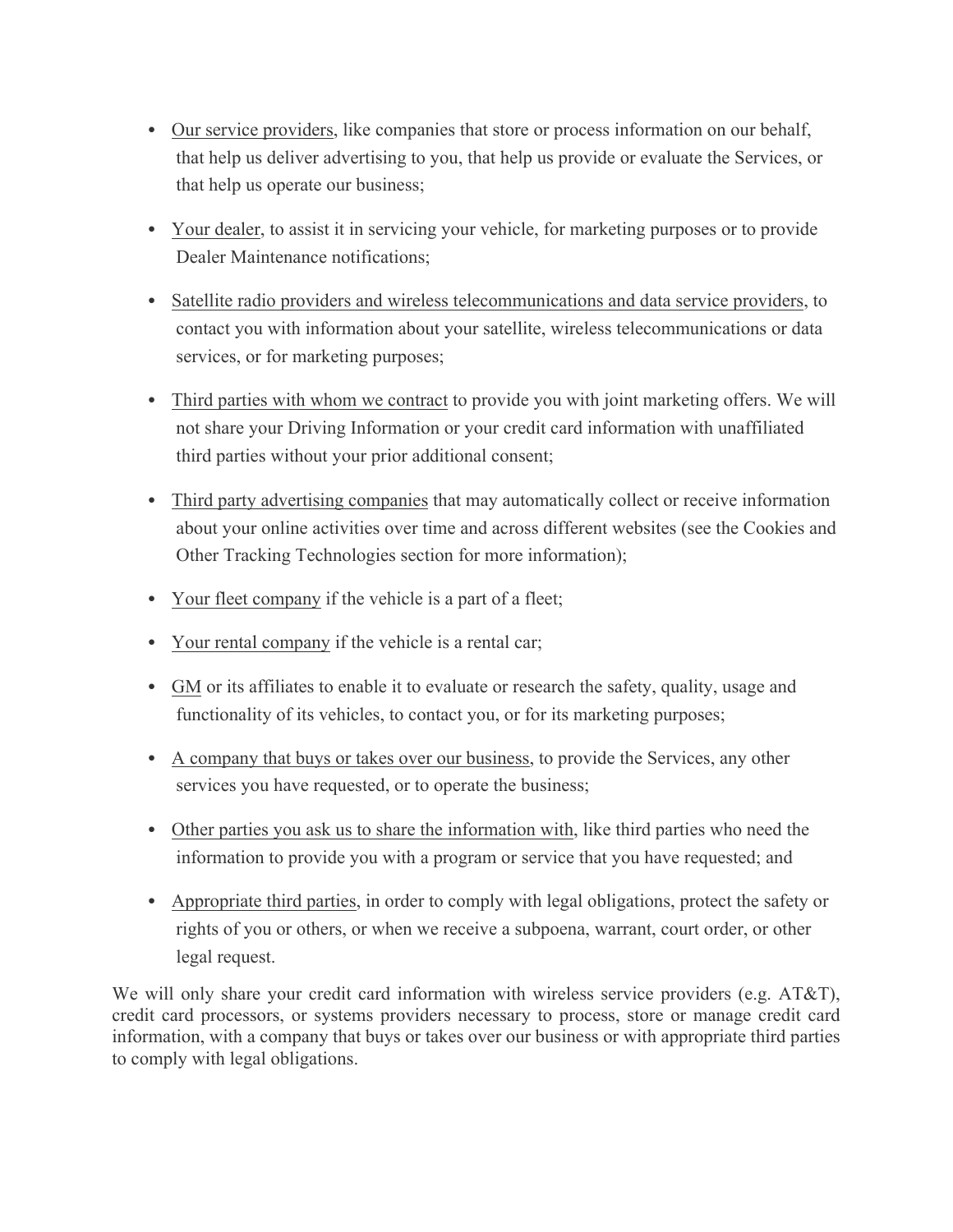**Your Choices; How OnStar Communicates with You; Access to Your Information**

We may offer you certain choices about the information we collect and how we use or share the information. You can access and correct your contact and account information.

### • **Your Choices About the Collection, Use and Sharing of Information**

You have certain choices about the information we collect and how we use or share that information. For example, you may choose not to receive marketing information from us. Some collection and sharing practices are tied to the Services we offer. To stop the collection or sharing of some information, you may have to decline those Services or be willing to accept limited functionality.

To learn about the choices available to you, please contact us at privacymanager@onstar.com. See the Cookies and Other Tracking Technologies for your choices regarding the collection of information via cookies.

## • **How OnStar Communicates with You**

We may contact you about products or services that may be of interest to you, about your account, your vehicle or the Services (including cancellation of the Services) using postal mail, telephone calls, e-mail, text messages (sometimes called SMS messages), or other electronic messages using any electronic address you have provided to us.

We may communicate using pre-recorded spoken messages through the OnStar system to give you information about the Services, your vehicle, your account, or cancellation of the Services.

You can manage your communication preferences by following the instructions that may be provided in the communication, or by contacting us. See "How to Contact OnStar."

Please Note: We offer you the ability to opt out of receiving certain kinds of communications from us, such as marketing-related messages. Please be aware that opting out of one kind of communication does not affect communications that you have not opted out of receiving, or that we are required or permitted by law to send to you.

### • **Access to Your Information**

If you'd like to access or ensure the accuracy of the contact or Account Information that you have provided, please contact us. See "How to Contact OnStar."

To the extent required by applicable law, we provide access to records of service events, like when you request service, when an OnStar advisor calls in to your vehicle, or when we provide crash-related, theft- related, or emergency services.

| <b>Security; Retention of Information</b>                                        |
|----------------------------------------------------------------------------------|
| We use technical, administrative, and physical safeguards designed to help       |
| protect your information. We and our service providers may process and store     |
| information about you or your vehicle in Canada, the United States, or other     |
| jurisdictions from which the Services will be provided and where the privacy     |
| laws may be different from those in Canada. We may keep information for as       |
| long as we need it for purposes like: providing Services to you; to enable us or |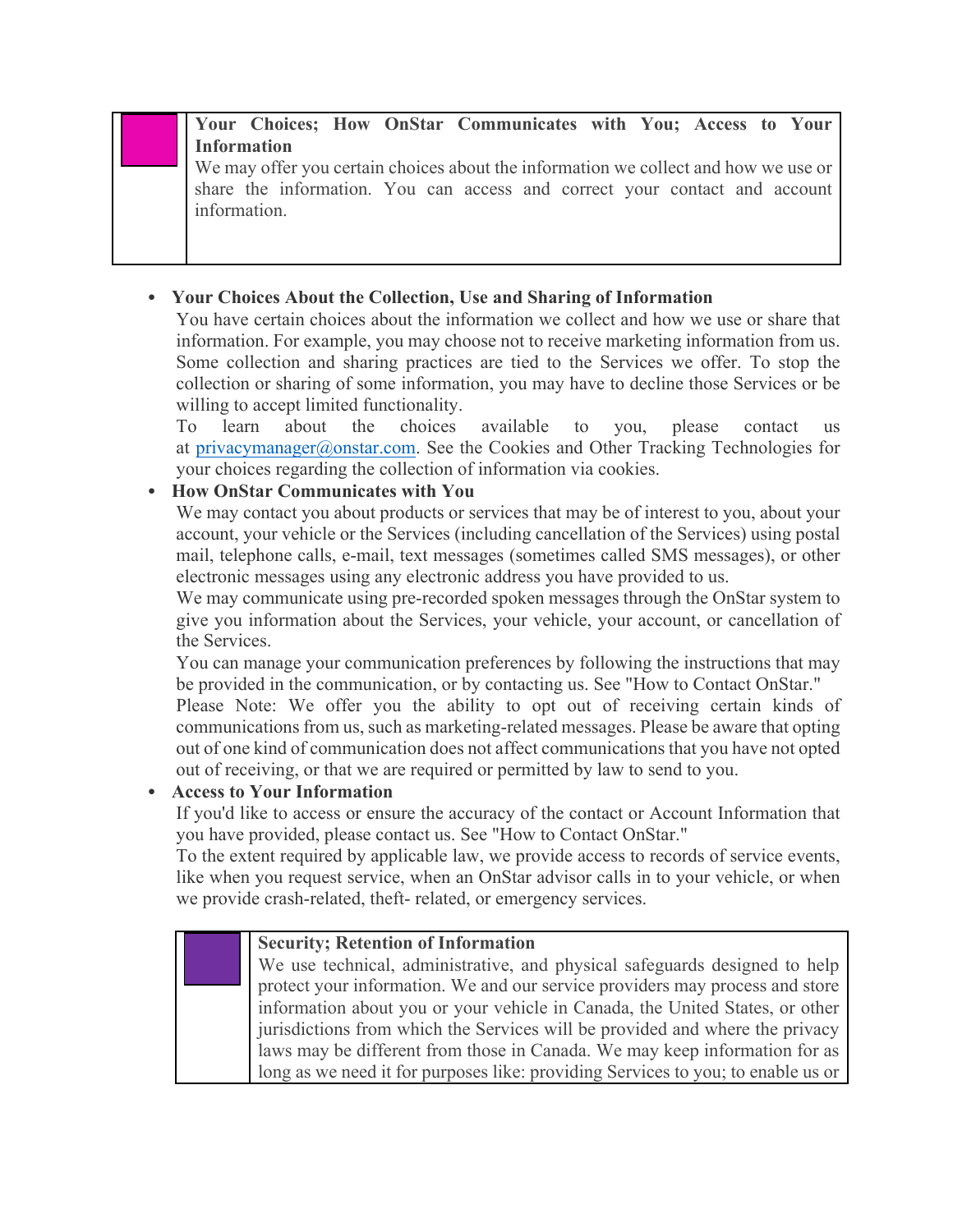GM or its affiliates to contact you; for our or GM's, or its affiliates' research, evaluation of use, and troubleshooting purposes.

### • **How OnStar Safeguards Your Information**

We use technical, administrative, and physical safeguards designed to help protect your information from loss, misuse and unauthorized access, disclosure, alteration, destruction or theft.

If we transfer, or otherwise make information that identifies you or your vehicle available to a third-party service provider (other than in an emergency situation), we will contractually require any such service providers maintain similar technical, physical and administrative safeguards designed to protect your information from loss, misuse and unauthorized access, disclosure, alteration, destruction or theft.

### • **Where Information is Processed or Stored**

We and our service providers may process and store the information described in this Privacy Statement in Canada, the United States, or other jurisdictions from which the Services will be provided and where the privacy laws may be different from those in Canada. Information may be available to the government or its agencies in the country where the data is processed or stored under a lawful order in that country. You may contact us, as set out below, in order to find out about our practices in this regard.

### • **How Long OnStar Keeps Your Information**

We may keep the information we collect until we no longer need the information to provide Services to you, to operate our business, to enable us or GM or its affiliates to communicate with you, for our or GM's or its affiliates' safety, research, evaluation of use, or troubleshooting purposes, or to satisfy our or GM's or its affiliates' legal or contractual obligations.

We will anonymize or dispose of the information we collect when we no longer need it.

### **Cookies and Other Tracking Technologies**

We use "cookies" and similar tracking technologies to improve your user experience and to operate our website(s), and for marketing. You can refuse cookies by choosing the appropriate settings in your web browser.

### • **Cookies and Other Tracking Technologies**

We use cookies and other methods on our website(s) and in the OnStar system in your vehicle to operate our website(s), to provide you with offers that may interest you (including on third-party websites), and to personalize the content we present you on our website(s) or in your vehicle. Some cookies exist only during a particular session and some are persistent over multiple sessions over time.

These methods can allow you to maintain your account log-in information and other information between visits and they allow us to measure site activity to provide a better user experience. For example, cookies and other tracking devices may be used to tell us the time and length of your visit, the pages you look at on our site, the site you visited just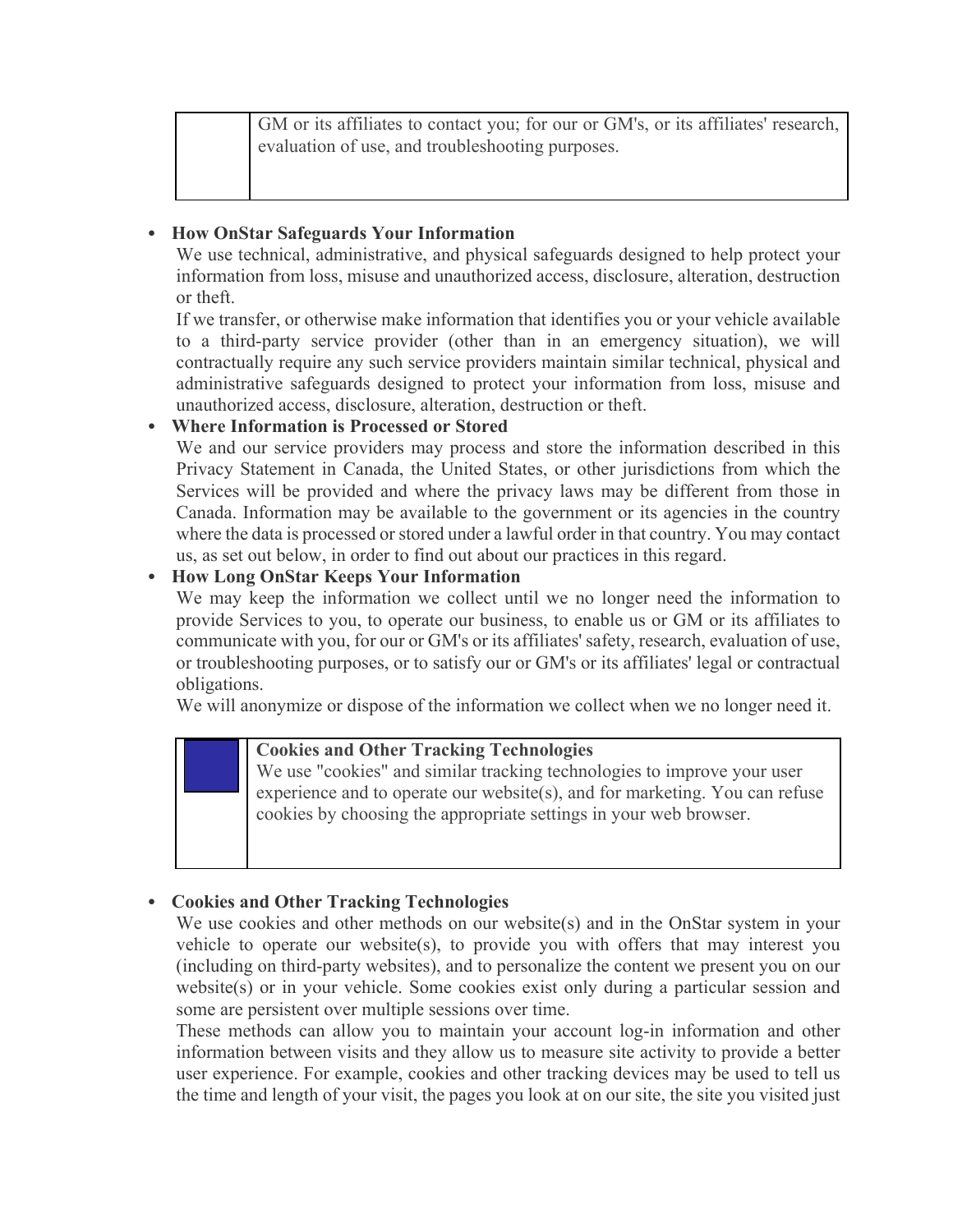before coming to ours, the name of your Internet service provider, and similar information.

We may use advertising service providers to serve OnStar advertisements on other websites that you visit. In serving OnStar advertisements, these companies may use cookies and other tracking devices to collect information about your visits to other websites, like browser type, IP address, which page was visited, and time of day. We use this information to evaluate our online advertising campaigns or to tailor promotions and other marketing messages to you.

Third parties whose websites or other resources you use might also use cookies or other tracking methods. The privacy practices of those third parties are covered by their own privacy statements. We encourage you to read them.

If you do not want our website(s) to collect information through the use of cookies, you can set your web browser to reject cookies. Each browser is different, so you should check your browser's "Help" menu to learn how to change your cookie preferences. If you reject or block cookies, however, our website(s) may not function as intended. In addition to our advertising service providers, other online network advertising companies may use cookies or other technologies on our website(s) or Services to collect information about your online activities over time and across different websites and services. You may also be able to exercise choices regarding such companies via certain third party tools. Read more information about such such choices http://www.networkadvertising.org/choices/ and http://www.aboutads.info/choic es/.

Most web browsers include a "do not track" setting. However, there is a lack of certainty or consistency with respect to what impact that setting should have on the information collected or on a user's browsing experience. Accordingly, and consistently with respect to the operation of many websites, if you enable that setting, it will not change what information is exchanged with your computer, or how that information is used, when you visit our website(s).

### **Changes to This Privacy Statement**

We'll post any revised Privacy Statement to the OnStar website (www.onstar.com). If we make a material change, we'll notify you, otherwise bring the change to your attention, or where required by law, get your consent.

### • **Changes to This Privacy Statement**

We may need to update this Privacy Statement from time to time as our business and Services expand or change, or if we are required to by law. If we do, we will post the most up-to-date version on the OnStar website (www.onstar.ca) so you should periodically check for any updates.

If we materially change the practices stated in this Privacy Statement and you're an OnStar customer, we will notify you by sending an e-mail to the email address that you have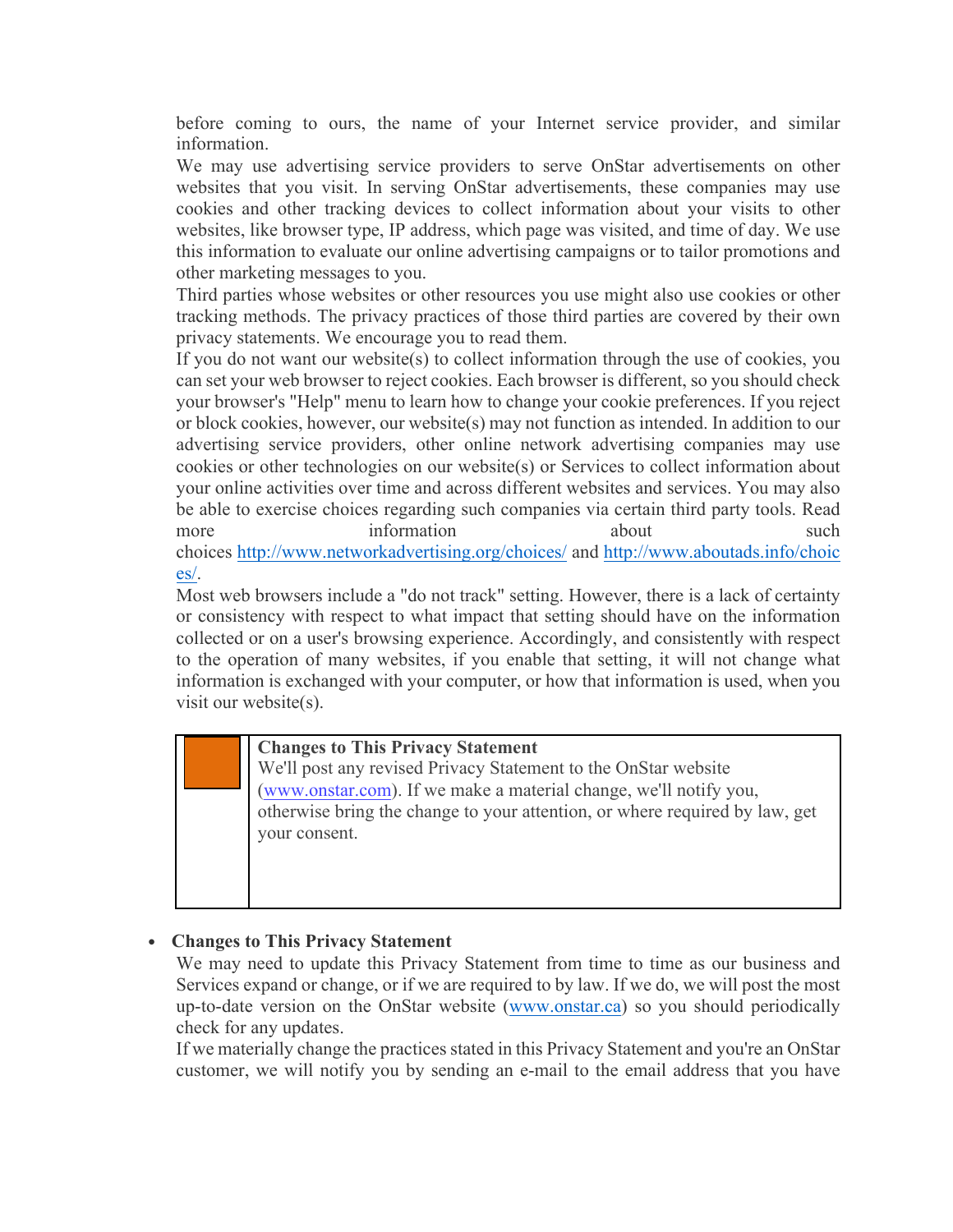provided or, if you do not have an e-mail address on file with us, we will send the notice by postal mail or otherwise take reasonable steps to bring the change to your attention. We'll get your consent to the changes if legally required.



#### **How to Contact OnStar**

You can contact us by pressing the blue OnStar button in your vehicle, by calling us at 1 888-4ONSTAR, or by regular mail. For privacy related questions, email the OnStar Privacy Manager at privacymanager@onstar.com.

### • **How to Contact OnStar**

If you have a general question, you can visit our website at www.onstar.ca, press the blue OnStar button in your vehicle, or call us at 1-888-4ONSTAR (1-888-466-7827). You may write to us at OnStar Subscriber Services, PO Box 1027, Warren, Michigan USA 48090- 1027.

If you have a specific question about our privacy practices, contact the OnStar Privacy Manager by e-mail at privacymanager@onstar.com, or write to OnStar's Privacy Manager at OnStar Privacy Manager, P.O. Box 1027, Warren, Michigan, 48090-1027, or call us at 1-877-299-1372.

### **Frequently Asked Questions**

### • **Will OnStar collect information from my vehicle if I cancel all OnStar Services?**

No. Once the cancellation request has been processed, we'll no longer collect information from your vehicle using the OnStar equipment or services unless you press the blue OnStar button or ask us to collect information again, like by reactivating Services. You must cancel all Onstar Services before you sell or transfer your vehicle. You can do this by contacting us at 1-888-4ONSTAR or by pressing the blue button in your vehicle.

### • **What information does OnStar share with GM?**

When we talk about "GM," we mean General Motors Company and its affiliates, including General Motors of Canada Limited.

We share your Account Information and Vehicle-Related Information with GM to enable GM to evaluate or research the safety, quality, usage, and functionality of its vehicles, to contact you with information about your vehicle, or for marketing purposes.

We may also share your Driving Information with GM for product safety and security purposes, to protect the safety of you or others, or to help maintain the proper operation your vehicle. For example, we may share this information when determining whether to perform a software or systems update or upgrade for your vehicle.

If a company buys or takes over the business of GM, we would share the same information with that company.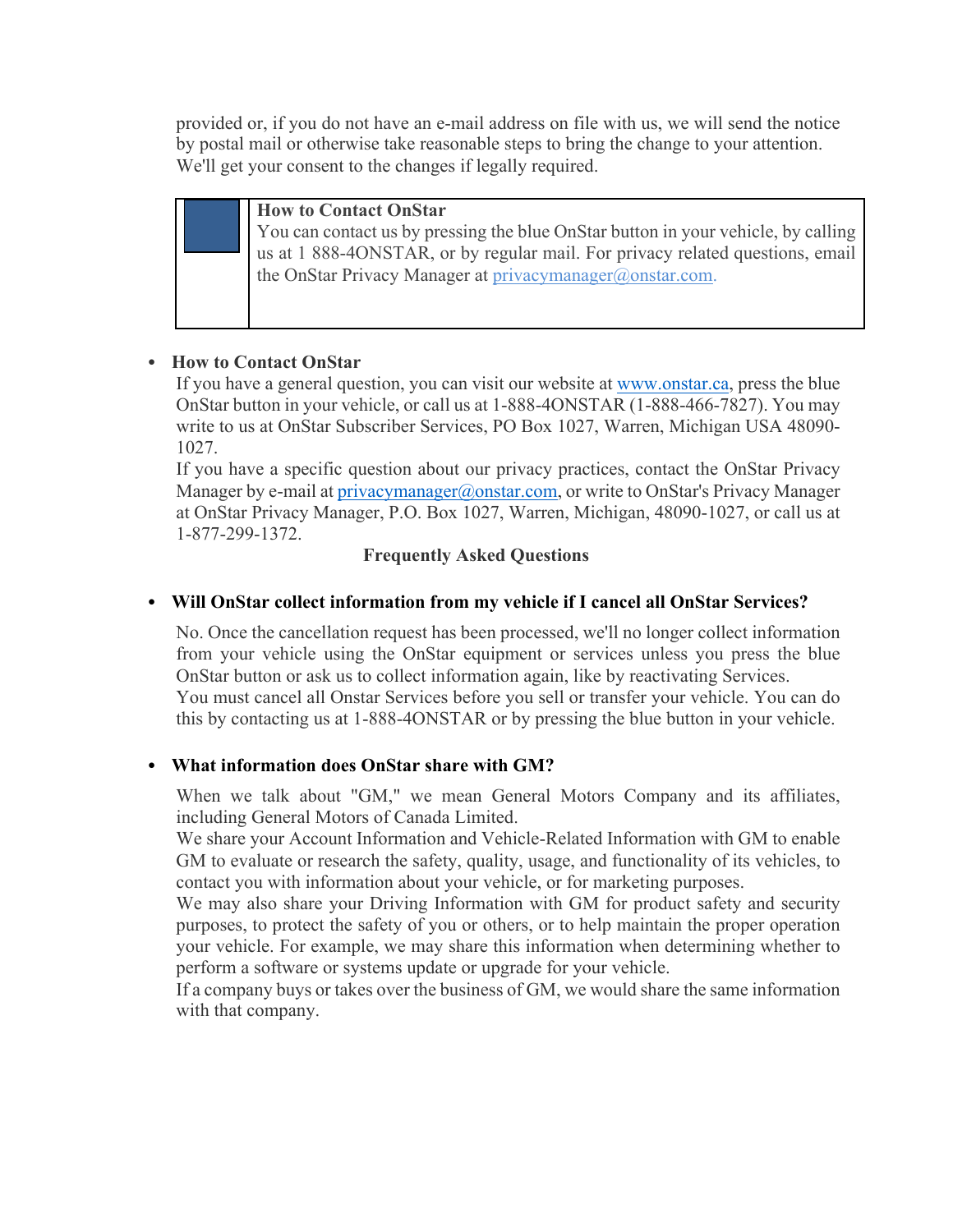#### • **What Information Does OnStar Share with AT&T?**

We share your name, billing address, home address, phone number, e-mail address, and details about your acceptance of the terms and privacy statements that apply to your request for, or use of, data services. If we receive any updates for that information, we share those updates with AT&T.

If a credit card is stored on file with OnStar for purchase of a data plan with AT&T, or a one-time payment method is provided, we send the credit card number, expiration date, first and last name, and billing address, and details about the voice or data package that you purchased.

The information that we share with AT&T, as well as any other information that AT&T collects from or about you, will be subject to AT&T's privacy policy. You should read AT&T's privacy policy at www.att.com/CANTermsandconditions to find out how AT&T collects, uses, and shares your information.

#### • **What should I do to help safeguard my information?**

Keep your username, service set ID (or "SSID," which is the unique number associated with the OnStar equipment in your vehicle) and password secret. Don't give your PIN to anyone you don't want to use the Services or incur charges that you must pay.

You are responsible for any use of the Services by persons who give us your PIN or password. We cannot be responsible for any unauthorized use of the Services by persons who give us your PIN or password. Contact us to change your PIN.

It's illegal for people to intercept wireless telephone calls, but some people do it. Be cautious of what information you disclose on any wireless telephone call.

#### • **Can OnStar hear what's going on in my vehicle?**

Our advisors cannot listen to anything going on in your vehicle without you knowing it. An advisor can only hear sounds from your vehicle if you call an OnStar advisor or an OnStar advisor calls in to your vehicle. If an OnStar advisor calls in to your vehicle, you'll know because:

- $\circ$  A light will flash;
- o You'll hear a ring; and;
- o The radio will mute.

In addition, calls through the OnStar system are normally audible through the stereo speakers and vehicles that have text display capabilities will indicate that a call is occurring. On top of that, OnStar requires its advisors to announce their presence immediately upon establishing a call into your vehicle.

We designed these measures so that our advisors cannot override them.